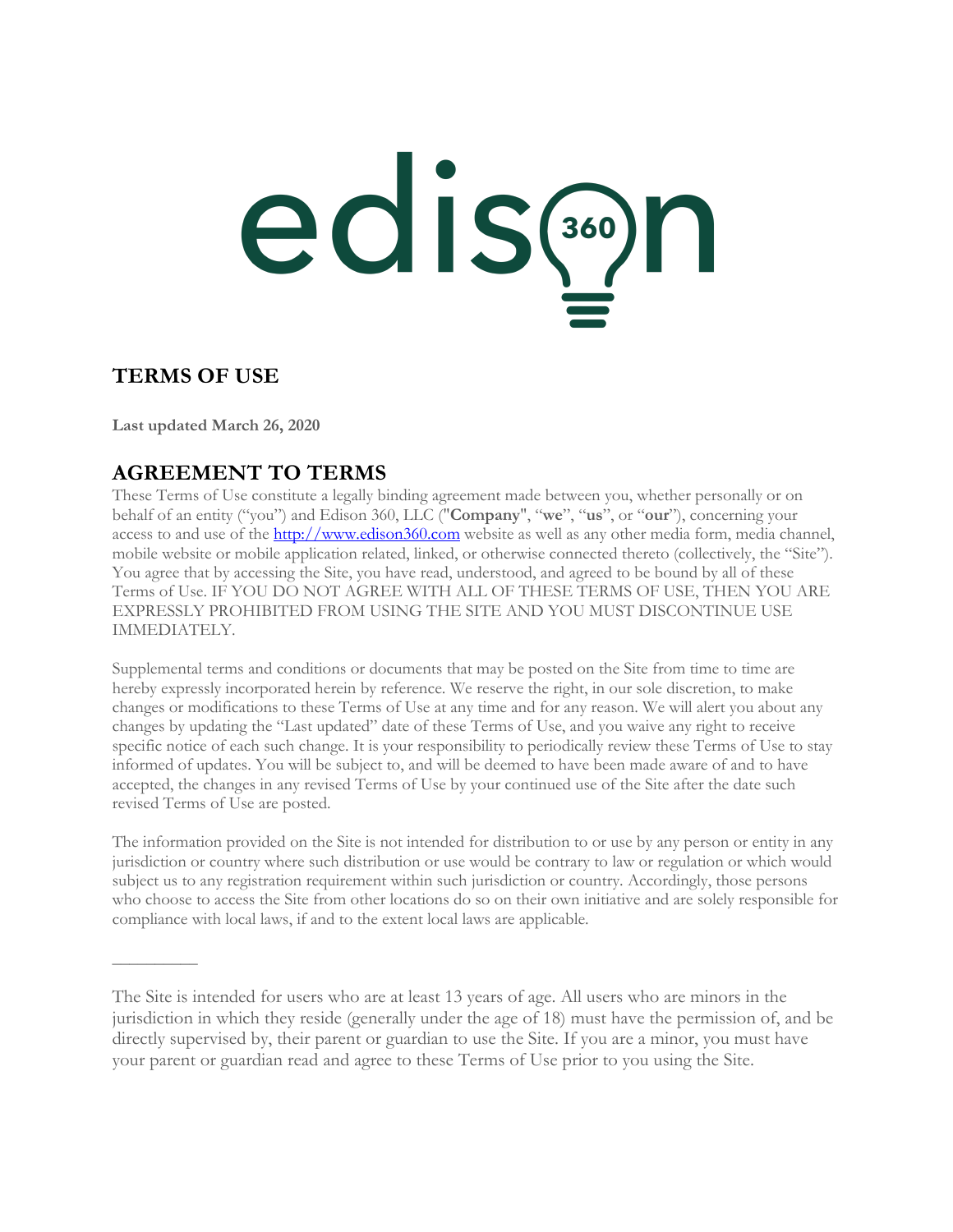# **INTELLECTUAL PROPERTY RIGHTS**

Unless otherwise indicated, the Site is our proprietary property and all source code, databases, functionality, software, website designs, audio, video, text, photographs, and graphics on the Site (collectively, the "Content") and the trademarks, service marks, and logos contained therein (the "Marks") are owned or controlled by us or licensed to us, and are protected by copyright and trademark laws and various other intellectual property rights and unfair competition laws of the United States, international copyright laws, and international conventions. The Content and the Marks are provided on the Site "AS IS" for your information and personal use only. Except as expressly provided in these Terms of Use, no part of the Site and no Content or Marks may be copied, reproduced, aggregated, republished, uploaded, posted, publicly displayed, encoded, translated, transmitted, distributed, sold, licensed, or otherwise exploited for any commercial purpose whatsoever, without our express prior written permission.

Provided that you are eligible to use the Site, you are granted a limited license to access and use the Site and to download or print a copy of any portion of the Content to which you have properly gained access solely for your personal, non-commercial use. We reserve all rights not expressly granted to you in and to the Site, the Content and the Marks.

#### **USER REPRESENTATIONS**

By using the Site, you represent and warrant that: (1) all registration information you submit will be true, accurate, current, and complete; (2) you will maintain the accuracy of such information and promptly update such registration information as necessary; (3) you have the legal capacity and you agree to comply with these Terms of Use; (4) you are not under the age of 13; (5) you are not a minor in the jurisdiction in which you reside, or if a minor, you have received parental permission to use the Site; (6) you will not access the Site through automated or non-human means, whether through a bot, script, or otherwise; (7) you will not use the Site for any illegal or unauthorized purpose; and (8) your use of the Site will not violate any applicable law or regulation.

If you provide any information that is untrue, inaccurate, not current, or incomplete, we have the right to suspend or terminate your account and refuse any and all current or future use of the Site (or any portion thereof).

#### **USER REGISTRATION**

You may be required to register with the Site. You agree to keep your password confidential and will be responsible for all use of your account and password. We reserve the right to remove, reclaim, or change a username you select if we determine, in our sole discretion, that such username is inappropriate, obscene, or otherwise objectionable.

#### **PROHIBITED ACTIVITIES**

You may not access or use the Site for any purpose other than that for which we make the Site available. The Site may not be used in connection with any commercial endeavors except those that are specifically endorsed or approved by us.

As a user of the Site, you agree not to:

1. Systematically retrieve data or other content from the Site to create or compile, directly or indirectly, a collection, compilation, database, or directory without written permission from us.

2. Trick, defraud, or mislead us and other users, especially in any attempt to learn sensitive account information such as user passwords.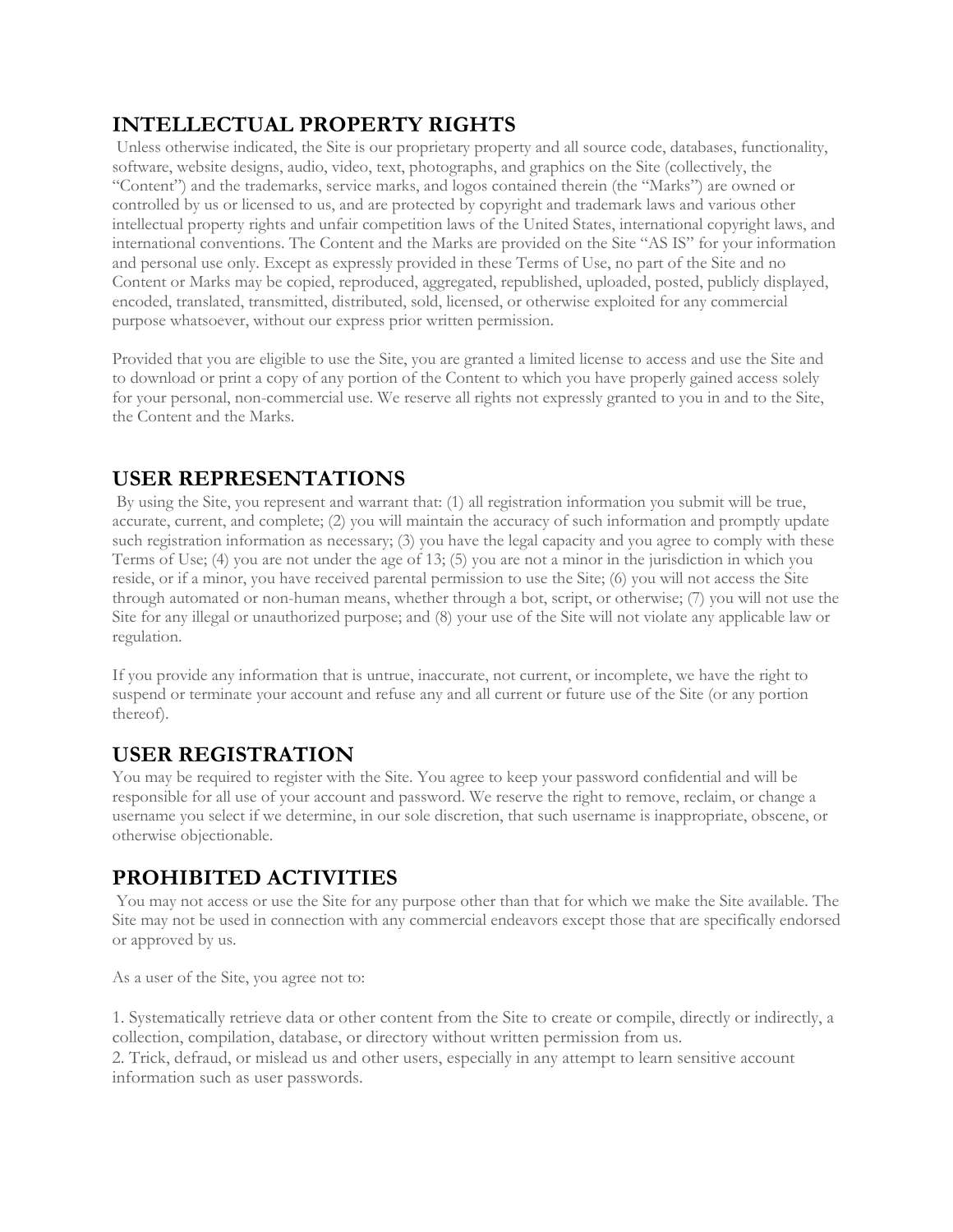3. Circumvent, disable, or otherwise interfere with security-related features of the Site, including features that prevent or restrict the use or copying of any Content or enforce limitations on the use of the Site and/or the Content contained therein.

4. Disparage, tarnish, or otherwise harm, in our opinion, us and/or the Site.

5. Use any information obtained from the Site in order to harass, abuse, or harm another person.

6. Make improper use of our support services or submit false reports of abuse or misconduct.

7. Use the Site in a manner inconsistent with any applicable laws or regulations.

8. Use the Site to advertise or offer to sell goods and services.

9. Engage in unauthorized framing of or linking to the Site.

10. Upload or transmit (or attempt to upload or to transmit) viruses, Trojan horses, or other material, including excessive use of capital letters and spamming (continuous posting of repetitive text), that interferes with any party's uninterrupted use and enjoyment of the Site or modifies, impairs, disrupts, alters, or interferes with the use, features, functions, operation, or maintenance of the Site.

11. Engage in any automated use of the system, such as using scripts to send comments or messages, or using any data mining, robots, or similar data gathering and extraction tools.

12. Delete the copyright or other proprietary rights notice from any Content.

13. Attempt to impersonate another user or person or use the username of another user.

14. Sell or otherwise transfer your profile.

15. Upload or transmit (or attempt to upload or to transmit) any material that acts as a passive or active information collection or transmission mechanism, including without limitation, clear graphics

interchange formats ("gifs"), 1×1 pixels, web bugs, cookies, or other similar devices (sometimes referred to as "spyware" or "passive collection mechanisms" or "pcms").

16. Interfere with, disrupt, or create an undue burden on the Site or the networks or services connected to the Site.

17. Harass, annoy, intimidate, or threaten any of our employees or agents engaged in providing any portion of the Site to you.

18. Attempt to bypass any measures of the Site designed to prevent or restrict access to the Site, or any portion of the Site.

19. Copy or adapt the Site's software, including but not limited to Flash, PHP, HTML, JavaScript, or other code.

20. Decipher, decompile, disassemble, or reverse engineer any of the software comprising or in any way making up a part of the Site.

21. Except as may be the result of standard search engine or Internet browser usage, use, launch, develop, or distribute any automated system, including without limitation, any spider, robot, cheat utility, scraper, or offline reader that accesses the Site, or using or launching any unauthorized script or other software.

22. Use a buying agent or purchasing agent to make purchases on the Site.

23. Make any unauthorized use of the Site, including collecting usernames and/or email addresses of users by electronic or other means for the purpose of sending unsolicited email, or creating user accounts by automated means or under false pretenses.

24. Use the Site as part of any effort to compete with us or otherwise use the Site and/or the Content for any revenue-generating endeavor or commercial enterprise.

# **USER GENERATED CONTRIBUTIONS**

The Site does not offer users to submit or post content. We may provide you with the opportunity to create, submit, post, display, transmit, perform, publish, distribute, or broadcast content and materials to us or on the Site, including but not limited to text, writings, video, audio, photographs, graphics, comments, suggestions, or personal information or other material (collectively, "Contributions"). Contributions may be viewable by other users of the Site and through third-party websites. As such, any Contributions you transmit may be treated in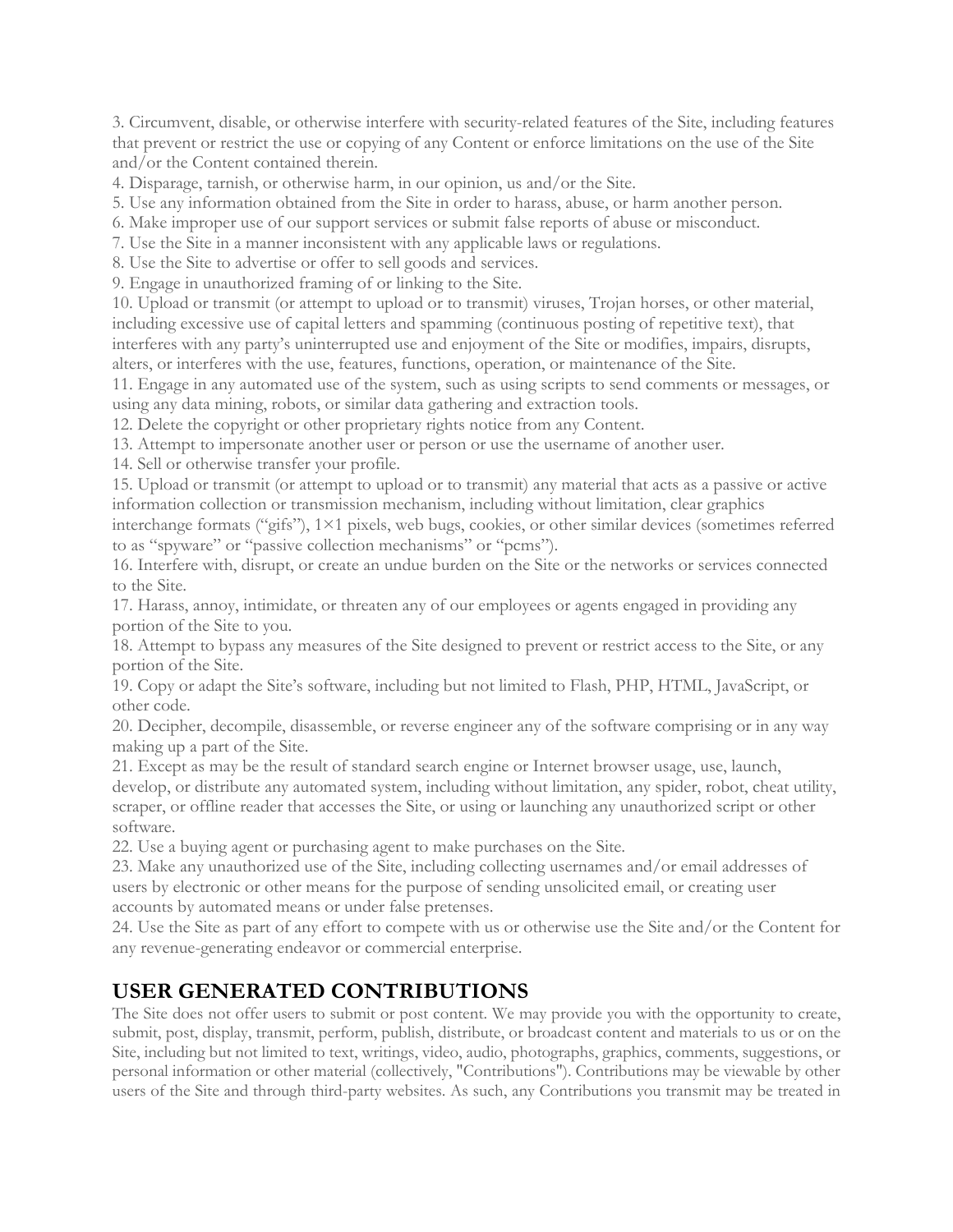accordance with the Site Privacy Policy. When you create or make available any Contributions, you thereby represent and warrant that:

1. The creation, distribution, transmission, public display, or performance, and the accessing, downloading, or copying of your Contributions do not and will not infringe the proprietary rights, including but not limited to the copyright, patent, trademark, trade secret, or moral rights of any third party.

2. You are the creator and owner of or have the necessary licenses, rights, consents, releases, and permissions to use and to authorize us, the Site, and other users of the Site to use your Contributions in any manner contemplated by the Site and these Terms of Use.

3. You have the written consent, release, and/or permission of each and every identifiable individual person in your Contributions to use the name or likeness of each and every such identifiable individual person to enable inclusion and use of your Contributions in any manner contemplated by the Site and these Terms of Use.

4. Your Contributions are not false, inaccurate, or misleading.

5. Your Contributions are not unsolicited or unauthorized advertising, promotional materials, pyramid schemes, chain letters, spam, mass mailings, or other forms of solicitation.

6. Your Contributions are not obscene, lewd, lascivious, filthy, violent, harassing, libelous, slanderous, or otherwise objectionable (as determined by us).

7. Your Contributions do not ridicule, mock, disparage, intimidate, or abuse anyone.

8. Your Contributions do not advocate the violent overthrow of any government or incite, encourage, or threaten physical harm against another.

9. Your Contributions do not violate any applicable law, regulation, or rule.

10. Your Contributions do not violate the privacy or publicity rights of any third party.

11. Your Contributions do not contain any material that solicits personal information from anyone under the age of 18 or exploits people under the age of 18 in a sexual or violent manner.

12. Your Contributions do not violate any applicable law concerning child pornography, or otherwise intended to protect the health or well-being of minors;

13. Your Contributions do not include any offensive comments that are connected to race, national origin, gender, sexual preference, or physical handicap.

14. Your Contributions do not otherwise violate, or link to material that violates, any provision of these Terms of Use, or any applicable law or regulation.

Any use of the Site in violation of the foregoing violates these Terms of Use and may result in, among other things, termination or suspension of your rights to use the Site.

#### **CONTRIBUTION LICENSE**

You and the Site agree that we may access, store, process, and use any information and personal data that you provide following the terms of the Privacy Policy and your choices (including settings).

By submitting suggestions or other feedback regarding the Site, you agree that we can use and share such feedback for any purpose without compensation to you.

We do not assert any ownership over your Contributions. You retain full ownership of all of your Contributions and any intellectual property rights or other proprietary rights associated with your Contributions. We are not liable for any statements or representations in your Contributions provided by you in any area on the Site. You are solely responsible for your Contributions to the Site and you expressly agree to exonerate us from any and all responsibility and to refrain from any legal action against us regarding your Contributions.

#### **MOBILE APPLICATION LICENSE**

#### **Use License**

If you access the Site via a mobile application, then we grant you a revocable, non-exclusive, non-transferable, limited right to install and use the mobile application on wireless electronic devices owned or controlled by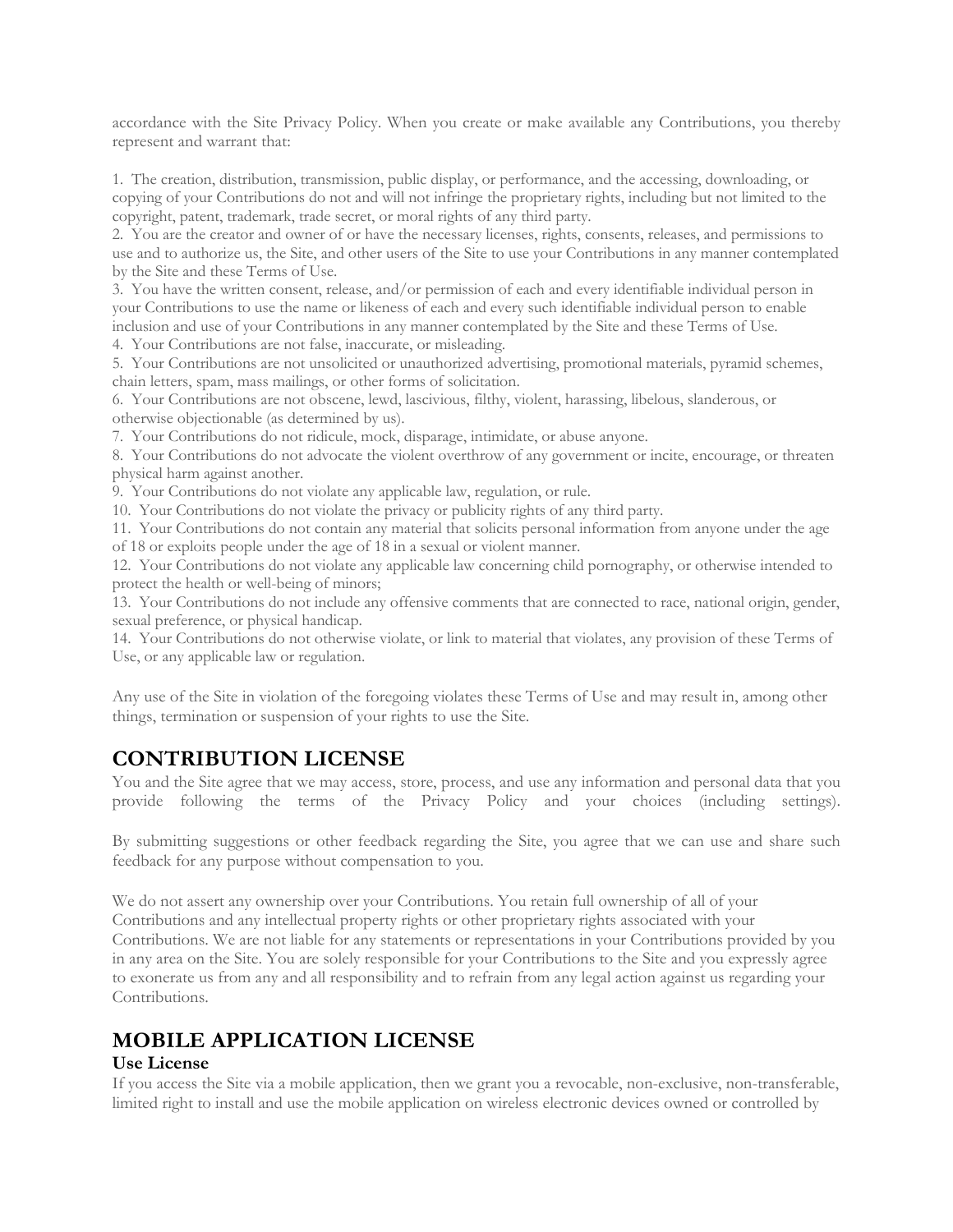you, and to access and use the mobile application on such devices strictly in accordance with the terms and conditions of this mobile application license contained in these Terms of Use. You shall not: (1) decompile, reverse engineer, disassemble, attempt to derive the source code of, or decrypt the application; (2) make any modification, adaptation, improvement, enhancement, translation, or derivative work from the application; (3) violate any applicable laws, rules, or regulations in connection with your access or use of the application; (4) remove, alter, or obscure any proprietary notice (including any notice of copyright or trademark) posted by us or the licensors of the application; (5) use the application for any revenue generating endeavor, commercial enterprise, or other purpose for which it is not designed or intended; (6) make the application available over a network or other environment permitting access or use by multiple devices or users at the same time; (7) use the application for creating a product, service, or software that is, directly or indirectly, competitive with or in any way a substitute for the application; (8) use the application to send automated queries to any website or to send any unsolicited commercial e-mail; or (9) use any proprietary information or any of our interfaces or our other intellectual property in the design, development, manufacture, licensing, or distribution of any applications, accessories, or devices for use with the application.

#### **Apple and Android Devices**

The following terms apply when you use a mobile application obtained from either the Apple Store or Google Play (each an "App Distributor") to access the Site: (1) the license granted to you for our mobile application is limited to a non-transferable license to use the application on a device that utilizes the Apple iOS or Android operating systems, as applicable, and in accordance with the usage rules set forth in the applicable App Distributor's terms of service; (2) we are responsible for providing any maintenance and support services with respect to the mobile application as specified in the terms and conditions of this mobile application license contained in these Terms of Use or as otherwise required under applicable law, and you acknowledge that each App Distributor has no obligation whatsoever to furnish any maintenance and support services with respect to the mobile application; (3) in the event of any failure of the mobile application to conform to any applicable warranty, you may notify the applicable App Distributor, and the App Distributor, in accordance with its terms and policies, may refund the purchase price, if any, paid for the mobile application, and to the maximum extent permitted by applicable law, the App Distributor will have no other warranty obligation whatsoever with respect to the mobile application; (4) you represent and warrant that (i) you are not located in a country that is subject to a U.S. government embargo, or that has been designated by the U.S. government as a "terrorist supporting" country and (ii) you are not listed on any U.S. government list of prohibited or restricted parties; (5) you must comply with applicable third-party terms of agreement when using the mobile application, e.g., if you have a VoIP application, then you must not be in violation of their wireless data service agreement when using the mobile application; and (6) you acknowledge and agree that the App Distributors are third-party beneficiaries of the terms and conditions in this mobile application license contained in these Terms of Use, and that each App Distributor will have the right (and will be deemed to have accepted the right) to enforce the terms and conditions in this mobile application license contained in these Terms of Use against you as a third-party beneficiary thereof.

#### **SUBMISSIONS**

You acknowledge and agree that any questions, comments, suggestions, ideas, feedback, or other information regarding the Site ("Submissions") provided by you to us are non-confidential and shall become our sole property. We shall own exclusive rights, including all intellectual property rights, and shall be entitled to the unrestricted use and dissemination of these Submissions for any lawful purpose, commercial or otherwise, without acknowledgment or compensation to you. You hereby waive all moral rights to any such Submissions, and you hereby warrant that any such Submissions are original with you or that you have the right to submit such Submissions. You agree there shall be no recourse against us for any alleged or actual infringement or misappropriation of any proprietary right in your Submissions.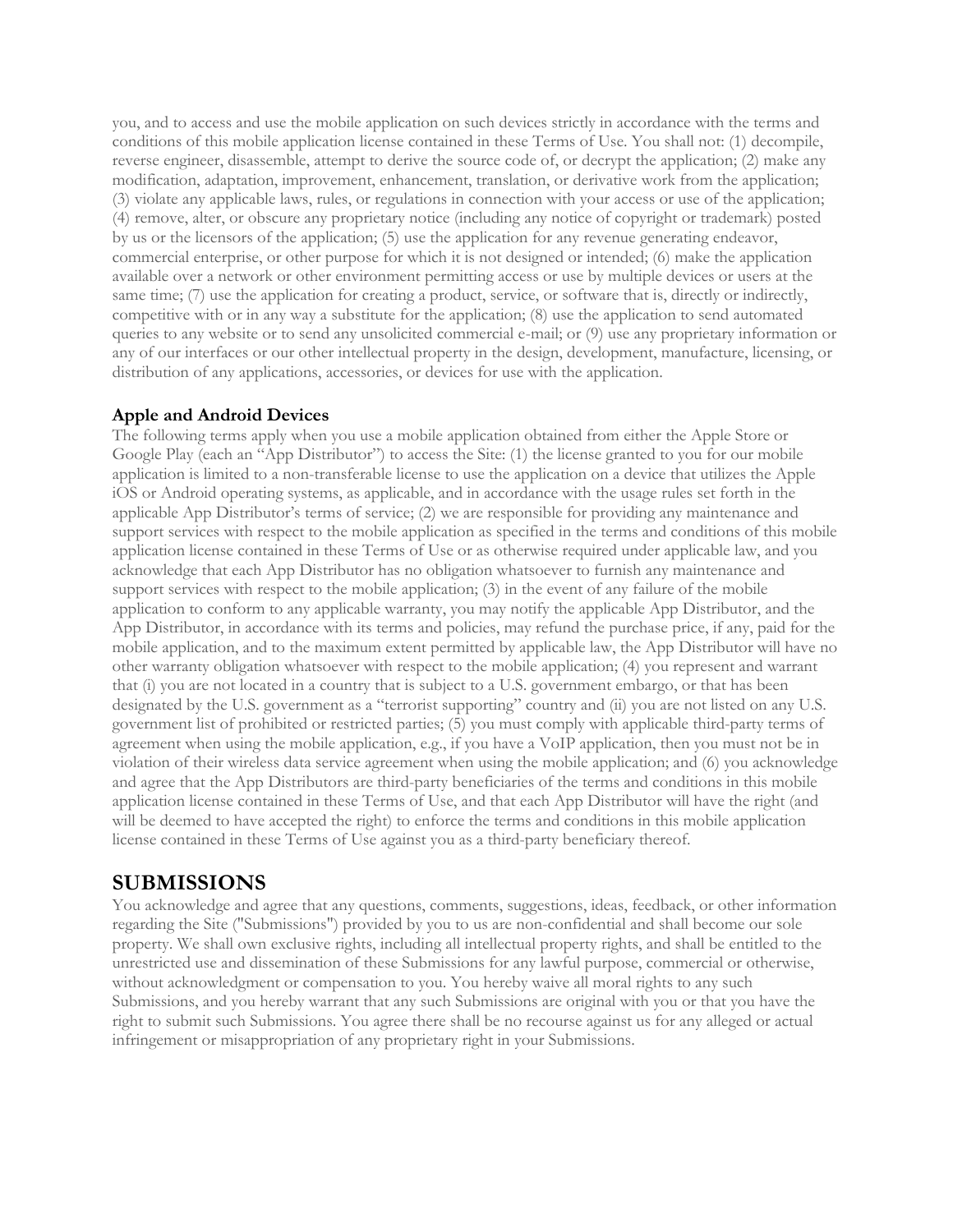#### **ADVERTISERS**

We allow advertisers to display their advertisements and other information in certain areas of the Site, such as sidebar advertisements or banner advertisements. If you are an advertiser, you shall take full responsibility for any advertisements you place on the Site and any services provided on the Site or products sold through those advertisements. Further, as an advertiser, you warrant and represent that you possess all rights and authority to place advertisements on the Site, including, but not limited to, intellectual property rights, publicity rights, and contractual rights. We simply provide the space to place such advertisements, and we have no other relationship with advertisers.

#### **SITE MANAGEMENT**

We reserve the right, but not the obligation, to: (1) monitor the Site for violations of these Terms of Use; (2) take appropriate legal action against anyone who, in our sole discretion, violates the law or these Terms of Use, including without limitation, reporting such user to law enforcement authorities; (3) in our sole discretion and without limitation, refuse, restrict access to, limit the availability of, or disable (to the extent technologically feasible) any of your Contributions or any portion thereof; (4) in our sole discretion and without limitation, notice, or liability, to remove from the Site or otherwise disable all files and content that are excessive in size or are in any way burdensome to our systems; and (5) otherwise manage the Site in a manner designed to protect our rights and property and to facilitate the proper functioning of the Site.

# **PRIVACY POLICY**

We care about data privacy and security. By using the Site, you agree to be bound by our Privacy Policy posted on the Site, which is incorporated into these Terms of Use. Please be advised the Site is hosted in the United States. If you access the Site from any other region of the world with laws or other requirements governing personal data collection, use, or disclosure that differ from applicable laws in the United States, then through your continued use of the Site, you are transferring your data to the United States, and you agree to have your data transferred to and processed in the United States. Further, we do not knowingly accept, request, or solicit information from children or knowingly market to children. Therefore, in accordance with the U.S. Children's Online Privacy Protection Act, if we receive actual knowledge that anyone under the age of 13 has provided personal information to us without the requisite and verifiable parental consent, we will delete that information from the Site as quickly as is reasonably practical.

#### **TERM AND TERMINATION**

These Terms of Use shall remain in full force and effect while you use the Site. WITHOUT LIMITING ANY OTHER PROVISION OF THESE TERMS OF USE, WE RESERVE THE RIGHT TO, IN OUR SOLE DISCRETION AND WITHOUT NOTICE OR LIABILITY, DENY ACCESS TO AND USE OF THE SITE (INCLUDING BLOCKING CERTAIN IP ADDRESSES), TO ANY PERSON FOR ANY REASON OR FOR NO REASON, INCLUDING WITHOUT LIMITATION FOR BREACH OF ANY REPRESENTATION, WARRANTY, OR COVENANT CONTAINED IN THESE TERMS OF USE OR OF ANY APPLICABLE LAW OR REGULATION. WE MAY TERMINATE YOUR USE OR PARTICIPATION IN THE SITE OR DELETE YOUR ACCOUNT AND ANY CONTENT OR INFORMATION THAT YOU POSTED AT ANY TIME, WITHOUT WARNING, IN OUR SOLE DISCRETION.

If we terminate or suspend your account for any reason, you are prohibited from registering and creating a new account under your name, a fake or borrowed name, or the name of any third party, even if you may be acting on behalf of the third party. In addition to terminating or suspending your account, we reserve the right to take appropriate legal action, including without limitation pursuing civil, criminal, and injunctive redress.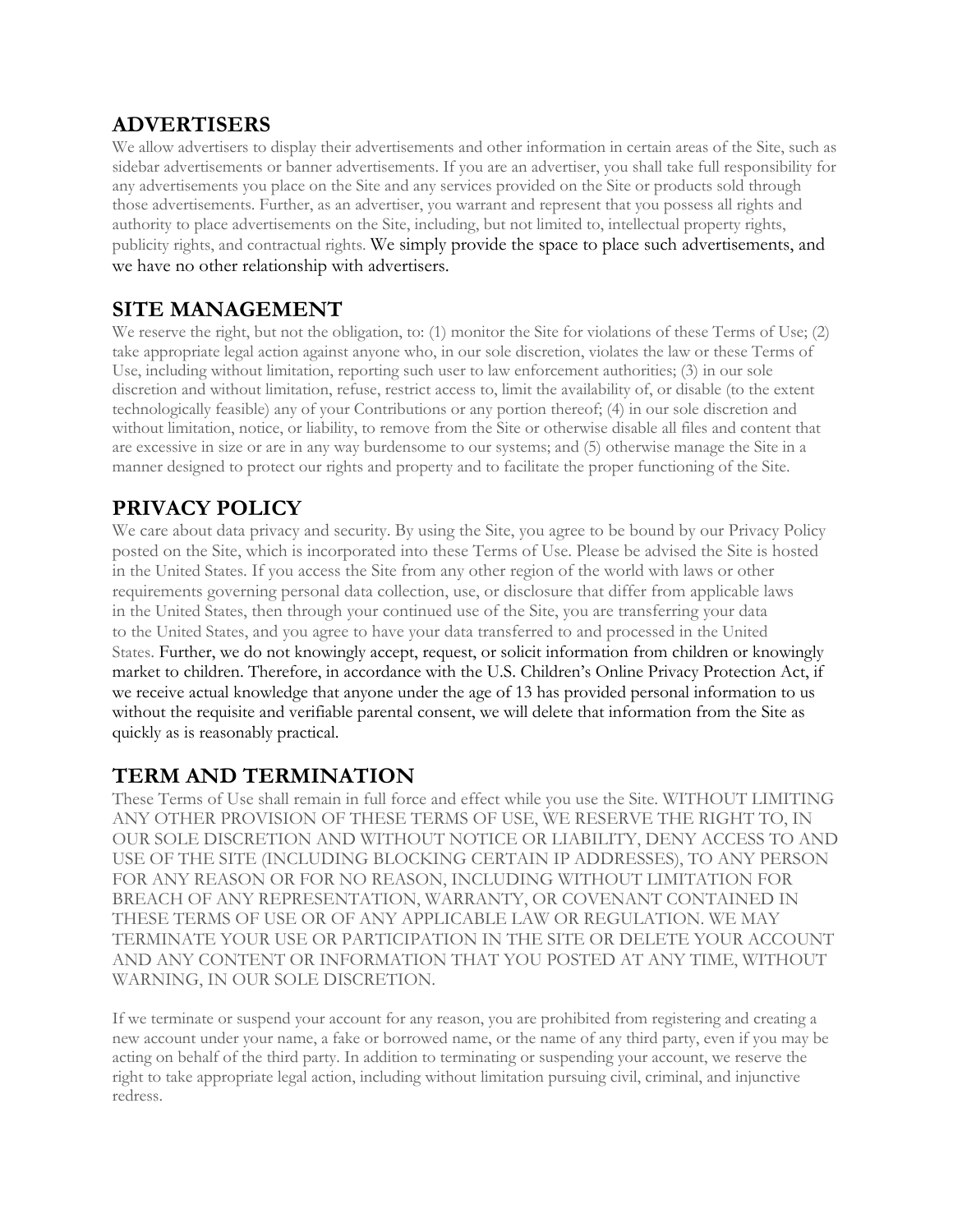# **MODIFICATIONS AND INTERRUPTIONS**

We reserve the right to change, modify, or remove the contents of the Site at any time or for any reason at our sole discretion without notice. However, we have no obligation to update any information on our Site. We also reserve the right to modify or discontinue all or part of the Site without notice at any time. We will not be liable to you or any third party for any modification, price change, suspension, or discontinuance of the Site.

We cannot guarantee the Site will be available at all times. We may experience hardware, software, or other problems or need to perform maintenance related to the Site, resulting in interruptions, delays, or errors. We reserve the right to change, revise, update, suspend, discontinue, or otherwise modify the Site at any time or for any reason without notice to you. You agree that we have no liability whatsoever for any loss, damage, or inconvenience caused by your inability to access or use the Site during any downtime or discontinuance of the Site. Nothing in these Terms of Use will be construed to obligate us to maintain and support the Site or to supply any corrections, updates, or releases in connection therewith.

#### **GOVERNING LAW**

These Terms of Use and your use of the Site are governed by and construed in accordance with the laws of the State of Florida applicable to agreements made and to be entirely performed within the State of Florida, without regard to its conflict of law principles.

#### **DISPUTE RESOLUTION**

Any legal action of whatever nature brought by either you or us (collectively, the "Parties" and individually, a "Party") shall be commenced or prosecuted in the state and federal courts located in Orlando, Florida, and the Parties hereby consent to, and waive all defenses of lack of personal jurisdiction and forum non conveniens with respect to venue and jurisdiction in such state and federal courts. Application of the United Nations Convention on Contracts for the International Sale of Goods and the Uniform Computer Information Transaction Act (UCITA) are excluded from these Terms of Use.

#### **CORRECTIONS**

There may be information on the Site that contains typographical errors, inaccuracies, or omissions, including descriptions, pricing, availability, and various other information. We reserve the right to correct any errors, inaccuracies, or omissions and to change or update the information on the Site at any time, without prior notice.

#### **DISCLAIMER**

THE SITE IS PROVIDED ON AN AS-IS AND AS-AVAILABLE BASIS. YOU AGREE THAT YOUR USE OF THE SITE AND OUR SERVICES WILL BE AT YOUR SOLE RISK. TO THE FULLEST EXTENT PERMITTED BY LAW, WE DISCLAIM ALL WARRANTIES, EXPRESS OR IMPLIED, IN CONNECTION WITH THE SITE AND YOUR USE THEREOF, INCLUDING, WITHOUT LIMITATION, THE IMPLIED WARRANTIES OF MERCHANTABILITY, FITNESS FOR A PARTICULAR PURPOSE, AND NON-INFRINGEMENT. WE MAKE NO WARRANTIES OR REPRESENTATIONS ABOUT THE ACCURACY OR COMPLETENESS OF THE SITE'S CONTENT OR THE CONTENT OF ANY WEBSITES LINKED TO THE SITE AND WE WILL ASSUME NO LIABILITY OR RESPONSIBILITY FOR ANY (1) ERRORS, MISTAKES, OR INACCURACIES OF CONTENT AND MATERIALS, (2) PERSONAL INJURY OR PROPERTY DAMAGE, OF ANY NATURE WHATSOEVER, RESULTING FROM YOUR ACCESS TO AND USE OF THE SITE, (3) ANY UNAUTHORIZED ACCESS TO OR USE OF OUR SECURE SERVERS AND/OR ANY AND ALL PERSONAL INFORMATION AND/OR FINANCIAL INFORMATION STORED THEREIN, (4) ANY INTERRUPTION OR CESSATION OF TRANSMISSION TO OR FROM THE SITE, (5) ANY BUGS, VIRUSES, TROJAN HORSES, OR THE LIKE WHICH MAY BE TRANSMITTED TO OR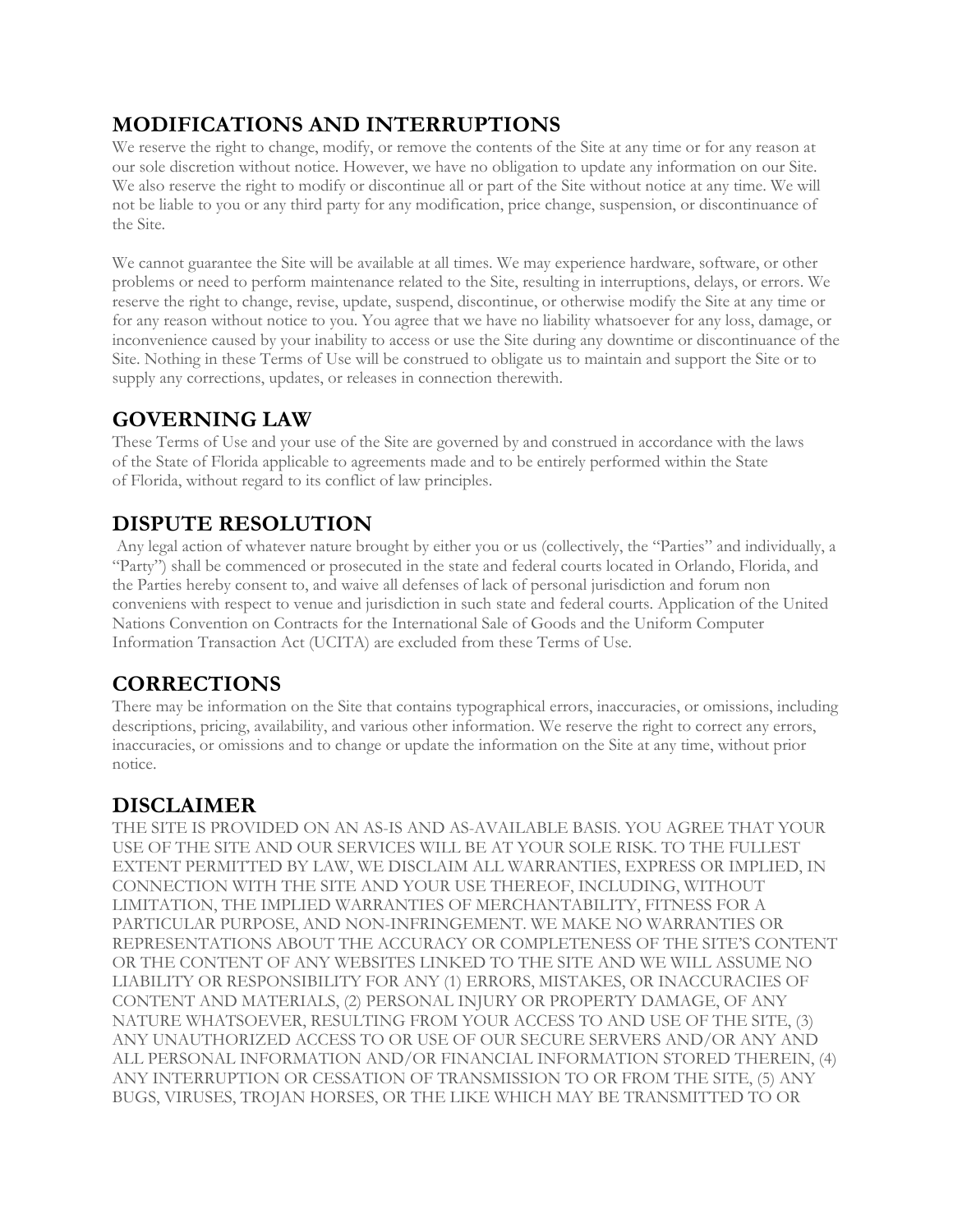THROUGH THE SITE BY ANY THIRD PARTY, AND/OR (6) ANY ERRORS OR OMISSIONS IN ANY CONTENT AND MATERIALS OR FOR ANY LOSS OR DAMAGE OF ANY KIND INCURRED AS A RESULT OF THE USE OF ANY CONTENT POSTED, TRANSMITTED, OR OTHERWISE MADE AVAILABLE VIA THE SITE. WE DO NOT WARRANT, ENDORSE, GUARANTEE, OR ASSUME RESPONSIBILITY FOR ANY PRODUCT OR SERVICE ADVERTISED OR OFFERED BY A THIRD PARTY THROUGH THE SITE, ANY HYPERLINKED WEBSITE, OR ANY WEBSITE OR MOBILE APPLICATION FEATURED IN ANY BANNER OR OTHER ADVERTISING, AND WE WILL NOT BE A PARTY TO OR IN ANY WAY BE RESPONSIBLE FOR MONITORING ANY TRANSACTION BETWEEN YOU AND ANY THIRD-PARTY PROVIDERS OF PRODUCTS OR SERVICES. AS WITH THE PURCHASE OF A PRODUCT OR SERVICE THROUGH ANY MEDIUM OR IN ANY ENVIRONMENT, YOU SHOULD USE YOUR BEST JUDGMENT AND EXERCISE CAUTION WHERE APPROPRIATE.

# **LIMITATIONS OF LIABILITY**

IN NO EVENT WILL WE OR OUR DIRECTORS, EMPLOYEES, OR AGENTS BE LIABLE TO YOU OR ANY THIRD PARTY FOR ANY DIRECT, INDIRECT, CONSEQUENTIAL, EXEMPLARY, INCIDENTAL, SPECIAL, OR PUNITIVE DAMAGES, INCLUDING LOST PROFIT, LOST REVENUE, LOSS OF DATA, OR OTHER DAMAGES ARISING FROM YOUR USE OF THE SITE, EVEN IF WE HAVE BEEN ADVISED OF THE POSSIBILITY OF SUCH DAMAGES.

#### **INDEMNIFICATION**

You agree to defend, indemnify, and hold us harmless, including our subsidiaries, affiliates, and all of our respective officers, agents, partners, and employees, from and against any loss, damage, liability, claim, or demand, including reasonable attorneys' fees and expenses, made by any third party due to or arising out of: (1) use of the Site; (2) breach of these Terms of Use; (3) any breach of your representations and warranties set forth in these Terms of Use; (4) your violation of the rights of a third party, including but not limited to intellectual property rights; or (5) any overt harmful act toward any other user of the Site with whom you connected via the Site. Notwithstanding the foregoing, we reserve the right, at your expense, to assume the exclusive defense and control of any matter for which you are required to indemnify us, and you agree to cooperate, at your expense, with our defense of such claims. We will use reasonable efforts to notify you of any such claim, action, or proceeding which is subject to this indemnification upon becoming aware of it.

# **USER DATA**

We will maintain certain data that you transmit to the Site for the purpose of managing the performance of the Site, as well as data relating to your use of the Site. Although we perform regular routine backups of data, you are solely responsible for all data that you transmit or that relates to any activity you have undertaken using the Site. You agree that we shall have no liability to you for any loss or corruption of any such data, and you hereby waive any right of action against us arising from any such loss or corruption of such data.

# **ELECTRONIC COMMUNICATIONS, TRANSACTIONS, AND SIGNATURES**

Visiting the Site, sending us emails, and completing online forms constitute electronic communications. You consent to receive electronic communications, and you agree that all agreements, notices, disclosures, and other communications we provide to you electronically, via email and on the Site, satisfy any legal requirement that such communication be in writing. YOU HEREBY AGREE TO THE USE OF ELECTRONIC SIGNATURES, CONTRACTS, ORDERS, AND OTHER RECORDS, AND TO ELECTRONIC DELIVERY OF NOTICES, POLICIES, AND RECORDS OF TRANSACTIONS INITIATED OR COMPLETED BY US OR VIA THE SITE. You hereby waive any rights or requirements under any statutes, regulations, rules, ordinances, or other laws in any jurisdiction which require an original